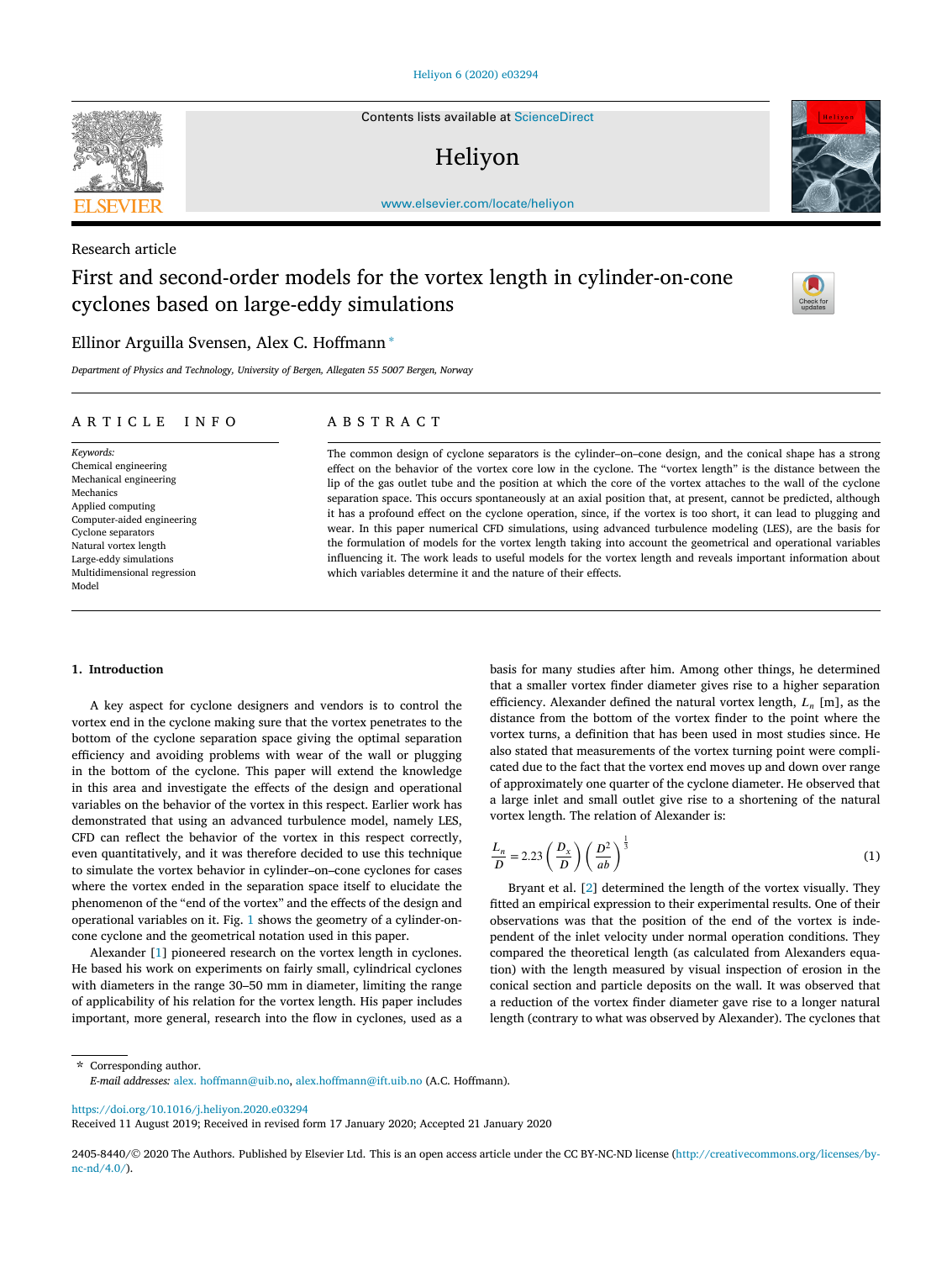<span id="page-1-0"></span>

**Fig. 1.** Figure showing the geometrical nomenclature used in this paper, the SI units of all the dimensions are [m], the Reynolds number is defined as  $Re \equiv$  $\frac{\rho v_{in} D_{eq}}{n}$  with  $v_{in}$  the inlet velocity and  $D_{eq}$  the hydraulic equivalent diameter of the inlet, in the geometry used in this paper equal to  $4b = 2a$ ,  $\mu$  [kg/ms] is the viscosity and  $\rho$  [kg/m<sup>3</sup>] is the density of the fluid.

were used had a long cylindrical section, and were closer to a swirl tube than a normal cylinder-on-cone design. The relation of Bryant et al. is given in a different form, but can be rewritten to:

$$
\frac{L_n}{D} = 2.26 \left(\frac{D_x}{D}\right)^{-1} \left(\frac{D^2}{ab}\right)^{-0.5}
$$
\n(2)

Zhongli et al. [\[3\]](#page-7-0) carried out experiments on long plexiglass cyclones. They proposed an equation suggesting that the natural vortex length was longer than predicted by the equation of Alexander. Experiments were carried out with both cylindrical and conical cyclone designs. The tangential velocity and static pressure were measured with a five-hole pitot probe, and the tangential velocity was seen to decline with axial depth in the cyclone. By charging dust to the cyclone, the vortex was made visible, and a stable dust ring was seen indicating the natural turning point. It was found that the natural length was slightly increased with an increase in the inlet velocity. Larger inlet areas also increased the vortex length. They also observed that a conical cyclone had a longer natural length than a cylindrical one with otherwise the same dimensions. An experimental separation performance study was also conducted with a very low particle concentration [\[4\]](#page-7-0). In their study they found that the collection efficiency increased with particle concentration, and the effect of the inlet velocity on the efficiency became less pronounced. The relation given by Zhongli et al. is:

$$
\frac{L_n}{D} = 2.4 \left(\frac{D_x}{D}\right)^{-2.25} \left(\frac{D^2}{ab}\right)^{-0.361} \tag{3}
$$

Equations (2) and (3) both involve the same dimensionless variables as Alexander's Equation [\(1\)](#page-0-0), but the effects of both of the variables on the dimensionless vortex length are opposite to those found by Alexander.

Hoffmann et al. [\[5\]](#page-7-0) performed experiments using glass cyclones visualizing the vortex using smoke. They used a geometry called the Stairmand HE, with a diameter of 0.2 m. Different vortex finder diameters and different lengths of the vortex finder were tested to see the influence on the vortex length. A tube section was placed underneath the conical section to turn the vortex, preventing the vortex core from reaching the surface of the collected dust, reentraining it in the vortex. A stable vortex turning position was often found in the tube section. Smoke was injected to visualize the flow pattern. This was observed to disturb the flow initially, but the position to where the smoke extended was seen fairly clearly after a steady-state flow pattern was

reestablished, the smoke remaining in the section under the vortex turning position giving the interesting information that there is very little exchange of gas between the sections above and below the turning position. The smoke left a liquid paraffin layer, on which the flow pattern at the wall could be seen as an alternative visualization method. A circumferential ring formed at a stable position indicating the length of the vortex. However, the ring seemed to appear a few centimeters above the top of the persisting smoke in the bottom section below the vortex end. It was observed that the ring moved lower as the liquid on the wall dried, which was attributed to the apparent roughness, that arose because of the liquid layer, diminishing. In this way it was found that the vortex end was dependent on wall roughness. The natural length was found to be longer with larger vortex finder diameter and inlet velocities. Alexanders equation predicted a shorter vortex than was found experimentally. Using dust for visualization instead of smoke, the same phenomena were observed. An amount of dust was deposited on the wall from the dust collection vessel up to at certain position in the tube section under the cyclone dust exit. With a high dust loading, the position of the vortex end was further up in the cyclone than without dust present, confirming that the higher apparent wall roughness due to the dust on the wall gives rise to a shorter vortex.

Peng et al. [\[6,](#page-7-0) [7](#page-7-0)] used a stroboscope to visualize the vortex core in cylinder–on–cone cyclones and swirl tubes, and pressure transducers to measure the pressure on the wall. When using the stroboscope a small ring in the plane of the wall could be seen in dust on the wall, which was the core of the vortex ("eye of the hurricane"), its fast precessing motion, normally making it invisible to the naked eye, was frozen by the strobe-light when the frequency was set exactly right. They used pressure transducers to detect the rotation frequency of the precessing vortex core. In the middle of the core there is low pressure and the rotation could be measured as a sudden drop in wall pressure each time the vortex core passed the angular position of the pressure tapping. By using multiple transducers placed vertically along the cyclone body an axial profile for the wall pressure was obtained from which the axial position of the vortex turning point (vortex "end") could be found.

Qian et al. [\[8\]](#page-8-0) used response surface design to analyze the results from their CFD simulations to obtain a new model for the vortex length. A Reynolds stress transport (RSM) turbulence model was used. The variables chosen were: the vortex finder diameter  $(D<sub>x</sub>)$ , the inlet length and width ( $a$  and  $b$ ), the vertical length of the cylindrical section of the cyclone body beneath the vortex finder  $(H - H_c - S)$  and the Reynolds number (Re). They found that the natural length varies slightly with the inlet velocity, and that with increasing vortex finder diameter the length increased to a certain point and after this it becomes shorter. For the inlet area the findings were consistent with the relation of Alexander, smaller inlet areas results in an increase of the vortex length. In all the simulations the vortex ended in the tube section attached to the dust exit under the cyclone body like the design used by Peng et al.

An experimental study focusing on the effects of the inlet section angle on the separation performance was also performed [[9](#page-8-0)]. In most cyclone designs the inlet section is perpendicular to the cyclone axis but in this study other angles, whereby the inlet was pointing slightly downwards towards the dust outlet, were tested. They found that the tangential velocity decreased in some regions with increasing angle. The tangential velocity in the outer vortex increased and that in the inner vortex decreased. They also found that the pressure drop was reduced compared to a normal cyclone, and this difference increased with larger angles. The separation efficiency also increased significantly with increasing inlet angle. Using CFD and a response surface methodology the inlet section angle could be studied more comprehensively [\[10](#page-8-0)], they found that a conventional cyclone had a stronger short-cut flow rate (see [[11\]](#page-8-0)) than cyclones with angled inlets. The vortex length was not studied in this work. Also Bernado et al. [\[12](#page-8-0)] studied the effect of the inlet angle on the working of cyclones using CFD.

Earlier work in the group of the present authors [[13,](#page-8-0) [14](#page-8-0)] has shown that, while both LES and RSM turbulence models can simulate the end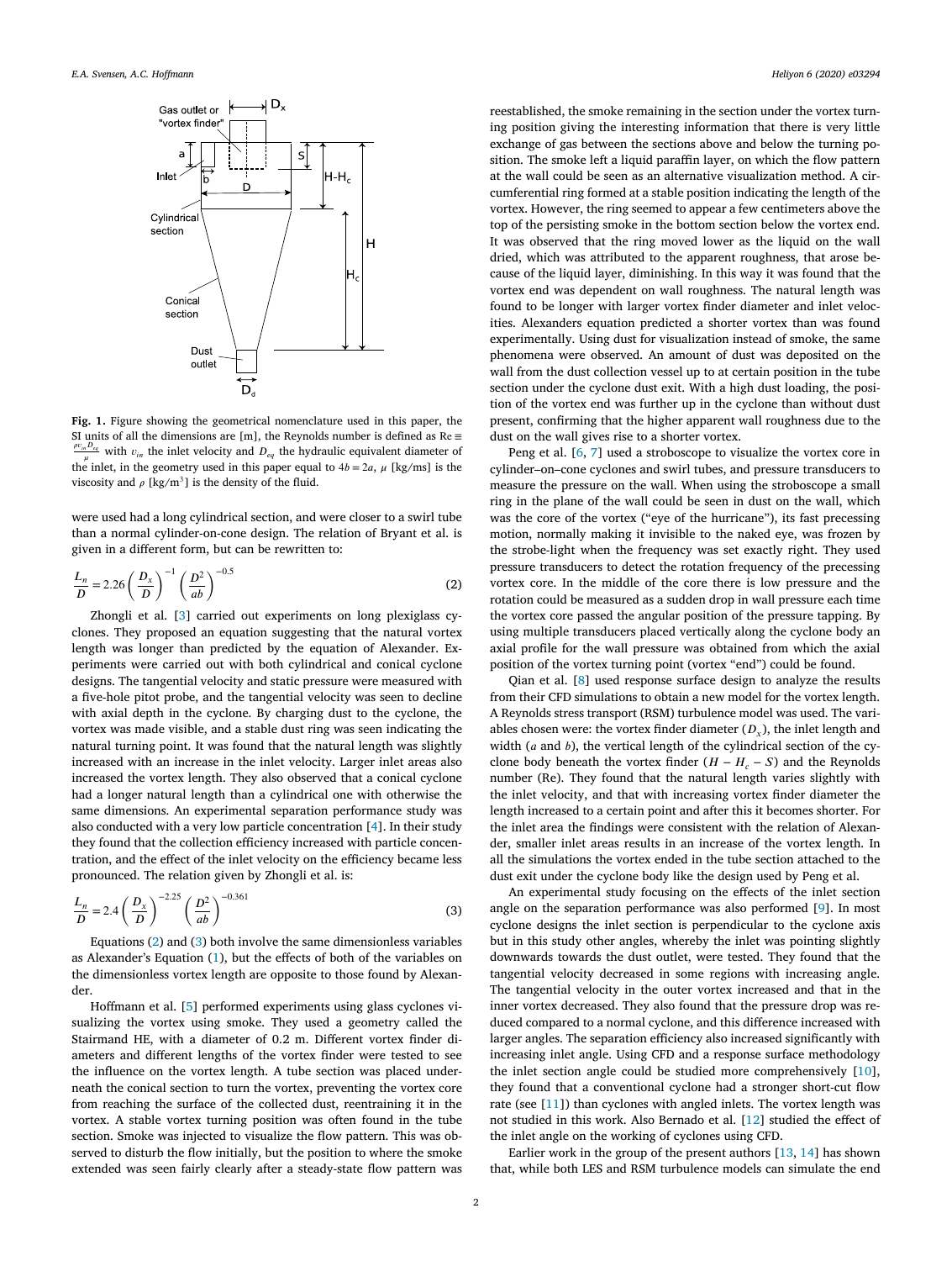of the vortex phenomenon correctly, LES gives results which are quantitatively better in line with experiment than RSM, which is not surprising in light of the fact that LES, while being much more demanding in terms of computer power, is more consistent with the physics of the flow field, requiring only a simple turbulence model for the effects of the subgridscale turbulence, which is almost isotropic. This is supported in the comprehensive comparison of CFD methods for cyclone flow simulation by Gronald and Derksen [[15\]](#page-8-0). Since experiments had shown that the wall roughness has a strong effect on the vortex length, CFD simulations were also performed to cast light on this effect. Simulations with walls having absolute roughnesses of 0.1 and 0.2 mm were carried out for varying inlet velocities [\[13](#page-8-0), [16](#page-8-0)], the simulation results confirming the experimental result that increasing the wall roughness shortens the natural length of the vortex.

Response surface methods represent a robust and highly empirical method for identifying the salient variables governing almost any process parameter of interest and constructing predictive models [[17,](#page-8-0) [18](#page-8-0), [19\]](#page-8-0). These methods have become very popular in the research literature recently.

Chandrasekharan et al. [[20\]](#page-8-0) used response surface methods to study and optimize the performance of coal fired thermal power plants as functions of the operating variables. They combined their overall model with models for the individual processing units for design purposes.

Sonsiri et al. [\[21](#page-8-0)] studied aspects of the working of a rotary dryer, such as the moisture content of the product and the electrical power used, as functions of the operation of associated process equipment, namely a cyclone blower and a biogas blower.

Such studies illustrate the power and the broad range of applicability of the response surface method, and explain the growing popularity of the methodology.

Some of the most relevant works wherein CFD simulations are used to study instabilities in confined flows and the flow in cyclone separators will now be discussed briefly emphasizing the reliability of LES simulations [[22\]](#page-8-0).

Griffiths et al. [\[23](#page-8-0)] performed a study using CFD to study cyclone performance in small sampling cyclones. They mention, as is also well known [[24\]](#page-8-0), that the standard k- $\epsilon$  turbulence model causes excessive levels of turbulent viscosity and an unrealistic tangential velocity distribution and can therefore not be used. Since Reynolds Stress models at the time were very computationally expensive, an RNG-based k- $\epsilon$ -model was used.

Hoekstra et al. performed an experimental study which verified CFD simulations [\[25](#page-8-0)]. They used cyclones of 0.29 m in diameter with a scroll type of inlet (see [\[11](#page-8-0)]). The cyclones had a long cylindrical section with a short conical section. Experiments were carried out at a Reynolds number of  $2.5 \times 10^4$ . Tangential and axial velocity components along the radial direction were measured using laser-Doppler anemometry (LDA). CFD simulations were also carried out using different turbulence models, namely the k- $\epsilon$ -model, the RNG-k- $\epsilon$ -model and the Reynolds Stress Transport Model (RSM). Comparing the experiments with the CFD simulations carried out with RSM, they found good agreement. The other turbulence models did not reflect the axial and tangential velocities accurately and were therefore not found suitable.

In his PhD thesis [\[26](#page-8-0)] Hoekstra performed an extensive study on cyclone efficiency, both experimentally and by CFD. The gas flow field was studied experimentally using LDA and he found a low-frequency instability, related to a phenomenon called the precessing vortex core (PVC). This PVC-phenomenon was further studied using LDA.

CFD simulations were performed using different turbulence models to compare with the experimental data, good agreement was found when using the Reynolds Stress transport turbulence model. The LESmodel was also found to be able to model the precessing motion of the vortex core. From this a regression model was formulated to describe the collection efficiency of the cyclone. A response surface model (to test the effects of different geometric variables and operating conditions) was also presented, which could predict the pressure drop and the cut-size of the Stairmand cyclone.

Derksen et al. [\[27](#page-8-0)] used LES to simulate turbulent flow in a reverseflow cyclone. The cyclone was of the swirl tube type, but with a tangential (scroll-type) inlet instead of swirl vanes (see [\[11\]](#page-8-0)). The Reynolds number of the flow was  $1.4 \times 10^4$ . A three-dimensional simulation with high resolution was used, and it was found that an axi-symmetrical model would not properly model the swirling flow. Good agreement with the LDA-experiments executed by Hoekstra [[25\]](#page-8-0) was found. The study also included simulations with particles in the flow, and it was found that particles larger 10 μm did not need any special modeling. However, smaller particles would influence the subgrid-scale turbulence of the LES simulations and this had to be taken in to account. It was mentioned that flows at higher (and more common in industrial cyclones) Reynolds numbers, was not straight-forward to simulate using a uniformly spaced grid because of the lack of resolution in the boundary layer. Locally refined grid was recommended as a solution. A more extensive study with simulations using LES was subsequently done [[28\]](#page-8-0). It is mentioned in this work that using LES for swirling flow is better than using RMS because flow containing particles is more realistically modeled with LES, also swirling flows often experience coherent, quasi-periodic fluctuations (such as the precessing of the vortex core, PVC) which LES simulates better than RMS. Three different subgridscale (SGS) turbulence models where used, using the same damping function. They also observed the phenomenon of vortex breakdown in the simulations. When the effect of the diameter of the vortex finder diameter was tested, they found that the axial velocity was strongly dependent on this and also on the axial position of the vortex tube. The Mixed-scale-model (MSM) was the best of the SGS-models tested. They also found that LES revealed more of the physics in turbulent flow than other models, but at a computational cost [\[15](#page-8-0), [29\]](#page-8-0).

This present work aims to make use of the advancing computer power to formulate an improved model for the natural vortex length in cylinder-on-cone cyclones based on CFD simulations using state-ofthe-art turbulence modeling, namely LES. A response surface method similar to that in ref. [\[8\]](#page-8-0) will be used to formulate both first-order and second-order models for the vortex length and to advance physical insight into the factors affecting the vortex length and the nature of their effects. In addition, models of different functional forms fitted to the numerical results will be explored with the goal of finding an optimal model for use in practice.

### **2. Numerical methods**

The equations to be solved numerically are the Navier-Stokes equations:

$$
\nabla \cdot \mathbf{v} = 0
$$
  
\n
$$
\rho \frac{D\mathbf{v}}{Dt} = \rho \mathbf{g} - \nabla p + \mu \nabla^2 \mathbf{v}
$$
\n(4)

A numerical mesh is applied to cover the domain of interest, and discrete representations of the equations are solved on the mesh. The mesh has to be fine enough to obtain an accurate solution, and as coarse as possible to limit the computational effort.

#### *2.1. Meshing, time discretization and boundary treatment*

The commercial CFD package Star-CCM+ was used for the numerical simulations. This package offers mesh cells of a variety of shapes, for example hexahedra, tetrahedra or blocks. Which of these types is optimal depends on the geometry of the domain. Also unstructured grids are offered. The meshing models used in this work are "surface remesher", "trimmer" and "prism layer mesher". The trimmer offers the option of using a regular grid, which is advantageous, at the same time as ensuring that the cells do not extend beyond the computational domain. The prism layer mesher makes it possible to have smaller, prism shaped,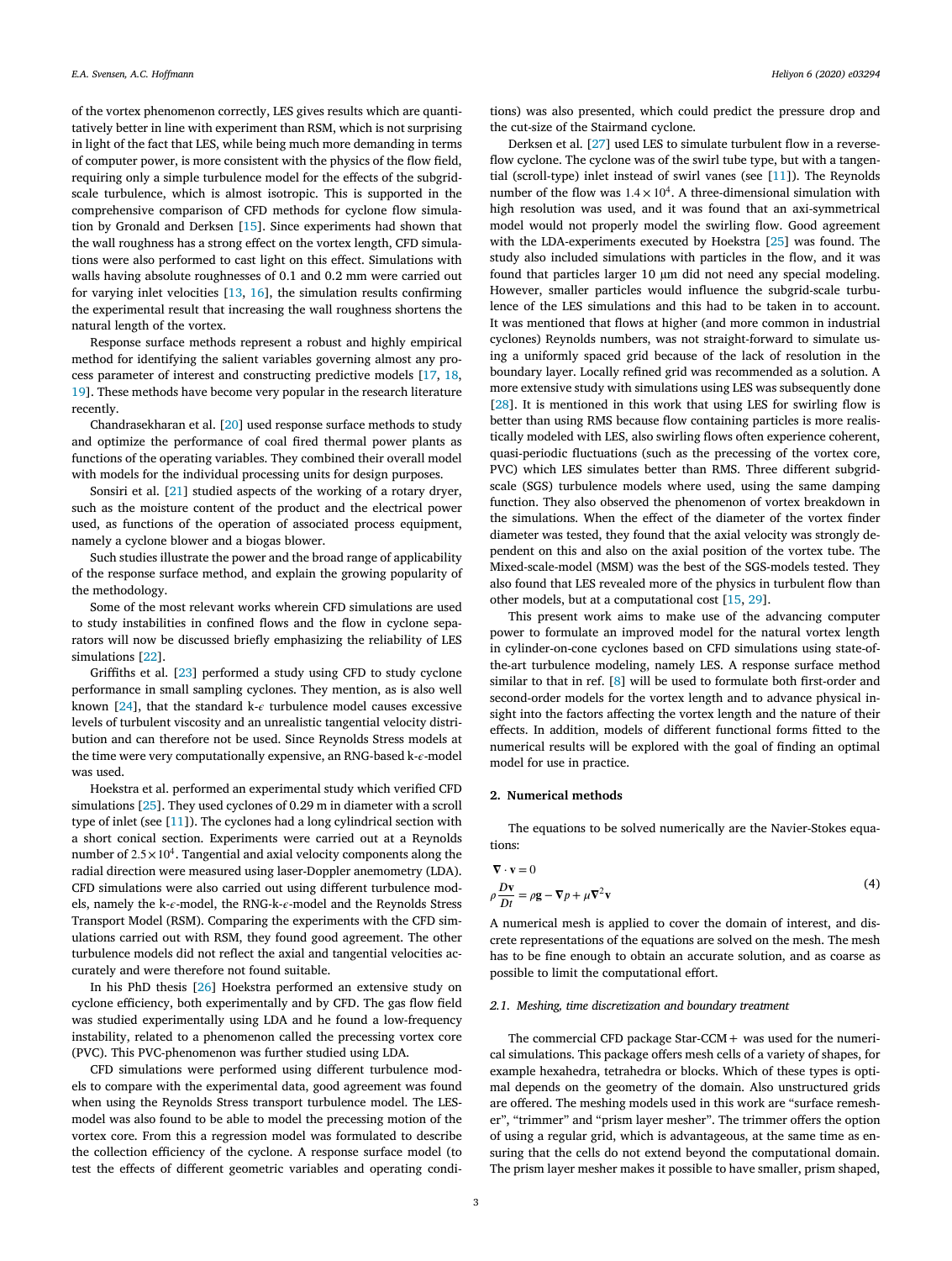<span id="page-3-0"></span>

**Fig. 2.** Figure showing the mesh on the boundary of the computational domain.

cells near the wall. A prism layer is orthogonal prismatic cells close to the wall, for which a different size than the core cells can be set. The surface mesh is shown in Fig. 2.

The method for wall treatment in the LES turbulence model is de-scribed in more detail elsewhere [\[13](#page-8-0)]. Briefly, the shear velocity,  $u_{\tau}$ , is estimated from inverting a third-order Spalding wall function:

$$
y^{+} = u^{+} + \frac{1}{E} \left( \exp(ku^{+}) - 1 - ku^{+} - \frac{(ku^{+})^{2}}{2!} - \frac{(ku^{+})^{3}}{3!} \right)
$$
(5)

where  $E$  is an empirical factor and  $k$  is the von Karman constant. The momentum flux from the wall is then calculated from the estimated  $u_{\tau}$ . Comparison with experiment demonstrated that it is important that the wall velocity is evaluated at the appropriate  $y^{+}$  value when determining the velocity gradient at the wall.

Grid dependency tests were carried out, and it was found that the largest cell size giving grid-independent results for the end-of-vortex phenomenon was 4.5 mm cells, corresponding to a total of 500000 cells. An implicit scheme was used, and the time-step set so that the Courantnumber did not exceed 1.5.

#### *2.2. Turbulence modeling*

As mentioned above, earlier simulations and experiments [\[13](#page-8-0)] have shown that, although unsteady simulations using Reynolds stress turbulence modeling (RSM) can correctly reflect the end-of-vortex (EoV) phenomenon, namely the vortex core bending spontaneously to the cyclone wall and precessing around the wall at a more or less fixed axial position, quantitative agreement between simulation and experiment for the position of the EoV is better when using Large-eddy simulations (LES).

For large eddy simulations of the flow of incompressible fluids a spatial filter is applied to the flow variables. For an arbitrary flow variable,  $\phi(\mathbf{x})$ , which could be a component of the fluid velocity or the pressure, the spatial filter is:

$$
\bar{\phi} = \int G(\mathbf{x} - \mathbf{x}', \Delta) \phi(\mathbf{x}, t) d\mathbf{x}' \tag{6}
$$

where  $G(x)$  is some suitable function of the spatial coordinates, related to the size of one computational cell.  $\Delta$  is the width of the filter, similar in magnitude to the size of the computational cells. By applying this filter turbulent eddies smaller than the grid size are filtered out, and their effect on the flow is modeled with a turbulence model. This model, however, can be quite simple, since this fine-scale turbulence is almost isotropic. In this work the well-known and very simple Smagorinsky

#### **Table 1**

| List of the simulations carried out during this work and the results for the di- |  |  |  |  |
|----------------------------------------------------------------------------------|--|--|--|--|
| mensionless vortex length.                                                       |  |  |  |  |

| No.                     | $D_{\rm x}/D$ | $(H - H_c)/D$ | $H_c/D$ | $(ab)^{0.5}/D$ | Re      | $L_n/D$ |
|-------------------------|---------------|---------------|---------|----------------|---------|---------|
| $\mathbf{1}$            | 0.3           | $1.0\,$       | $2.0\,$ | 0.2            | 30000   | 2.5     |
| $\,2$                   | 0.5           | 1.0           | 2.0     | 0.2            | 30000   | 2.5     |
| 3                       | 0.3           | 3.0           | 2.0     | 0.2            | 30000   | 4.5     |
| $\overline{\mathbf{4}}$ | 0.5           | 3.0           | 2.0     | 0.2            | 30000   | 4.5     |
| 5                       | 0.3           | 1.0           | 5.0     | 0.2            | 30000   | 2.02    |
| 6                       | 0.5           | $1.0\,$       | 5.0     | 0.2            | 30000   | 2.48    |
| 7                       | 0.3           | 3.0           | 5.0     | 0.2            | 30000   | 4.17    |
| 8                       | 0.5           | 3.0           | 5.0     | 0.2            | 30000   | 4.53    |
| 9                       | 0.3           | 1.0           | 2.0     | 0.55           | 30000   | 1.17    |
| 10                      | 0.5           | 1.0           | 2.0     | 0.55           | 30000   | 1.32    |
| 11                      | 0.3           | 3.0           | 2.0     | 0.55           | 30000   | 1.62    |
| 12                      | 0.5           | 3.0           | 2.0     | 0.55           | 30000   | 1.58    |
| 13                      | 0.3           | 1.0           | 5.0     | 0.55           | 30000   | 1.47    |
| 14                      | 0.5           | 1.0           | 5.0     | 0.55           | 30000   | 1.28    |
| 15                      | 0.3           | 3.0           | 5.0     | 0.55           | 30000   | 1.88    |
| 16                      | 0.5           | 3.0           | 5.0     | 0.55           | 30000   | 1.75    |
| 17                      | 0.3           | $1.0\,$       | 2.0     | 0.2            | 3000000 | 2.50    |
| 18                      | 0.5           | $1.0\,$       | 2.0     | 0.2            | 3000000 | 2.50    |
| 19                      | 0.3           | 3.0           | 2.0     | 0.2            | 3000000 | 4.50    |
| 20                      | 0.5           | 3.0           | 2.0     | 0.2            | 3000000 | 2.50    |
| 21                      | 0.3           | 1.0           | 5.0     | 0.2            | 3000000 | 2.06    |
| 22                      | 0.5           | 1.0           | 5.0     | 0.2            | 3000000 | 2.86    |
| 23                      | 0.3           | 3.0           | 5.0     | 0.2            | 3000000 | 3.05    |
| 24                      | 0.5           | 3.0           | 5.0     | 0.2            | 3000000 | 3.45    |
| 25                      | 0.3           | 1.0           | 2.0     | 0.55           | 3000000 | 2.50    |
| 26                      | 0.5           | 1.0           | 2.0     | 0.55           | 3000000 | 2.50    |
| 27                      | 0.3           | 3.0           | 2.0     | 0.55           | 3000000 | 2.08    |
| 28                      | 0.5           | 3.0           | 2.0     | 0.55           | 3000000 | 1.92    |
| 29                      | 0.3           | $1.0\,$       | 5.0     | 0.55           | 3000000 | 3.10    |
| 30                      | 0.5           | 1.0           | 5.0     | 0.55           | 3000000 | 2.11    |
| 31                      | 0.3           | 3.0           | 5.0     | 0.55           | 3000000 | 2.18    |
| 32                      | 0.5           | 3.0           | 5.0     | 0.55           | 3000000 | 1.68    |
| 33                      | 0.4           | 2.0           | 3.5     | 0.35           | 1515000 | 2.11    |
| 34                      | 0.3           | 2.0           | 3.5     | 0.35           | 1515000 | 2.88    |
| 35                      | 0.5           | 2.0           | 3.5     | 0.35           | 1515000 | 2.00    |
| 36                      | 0.4           | $1.0\,$       | 3.5     | 0.35           | 1515000 | 3.05    |
| 37                      | 0.4           | 3.0           | 3.5     | 0.35           | 1515000 | 2.26    |
| 38                      | 0.4           | 2.0           | 2.0     | 0.35           | 1515000 | 3.00    |
| 39                      | 0.4           | 2.0           | 5.0     | 0.35           | 1515000 | 2.11    |
| 40                      | 0.4           | 2.0           | 3.5     | 0.2            | 1515000 | 5.00    |
| 41                      | 0.4           | 2.0           | 3.5     | 0.55           | 1515000 | 3.28    |
| 42                      | 0.4           | 2.0           | 3.5     | 0.35           | 30000   | 1.85    |
| 43                      | 0.4           | 2.0           | 3.5     | 0.35           | 3000000 | 5.00    |

subgrid turbulence model was used. The larger eddies are in LES simulated directly.

#### **3. Simulations**

A total of 43 simulations were carried out to conform with a "central composite" experimental design, which was seen as the simplest design to give useful information about the effects of all the salient variables and is a scheme similar to that used in [\[8\]](#page-8-0). The geometrical and operational variables were chosen so as to cover the range of geometries used in practice as given in [[11\]](#page-8-0). The simulations and the results are listed in Table 1. The nomenclature is, as mentioned, given in Fig. [1.](#page-1-0) If the vortex end is not seen in the cyclone the vortex is said to be "centralized", although in our experience it is then normally attached to the dust outlet lip, except in cases where the dust collection vessel is very shallow allowing the vortex to penetrate it and end on the bottom of the dust hopper or on the surface of the collected dust in it (which is not good).

#### **4. Results**

An example simulation is shown in Fig. [3](#page-4-0), the vortex core is clearly visible in this contour plot for the static pressure and is seen to bend from the axis of the cyclone and attach to the conical part of the wall.

The results of the simulations are listed in Table 1.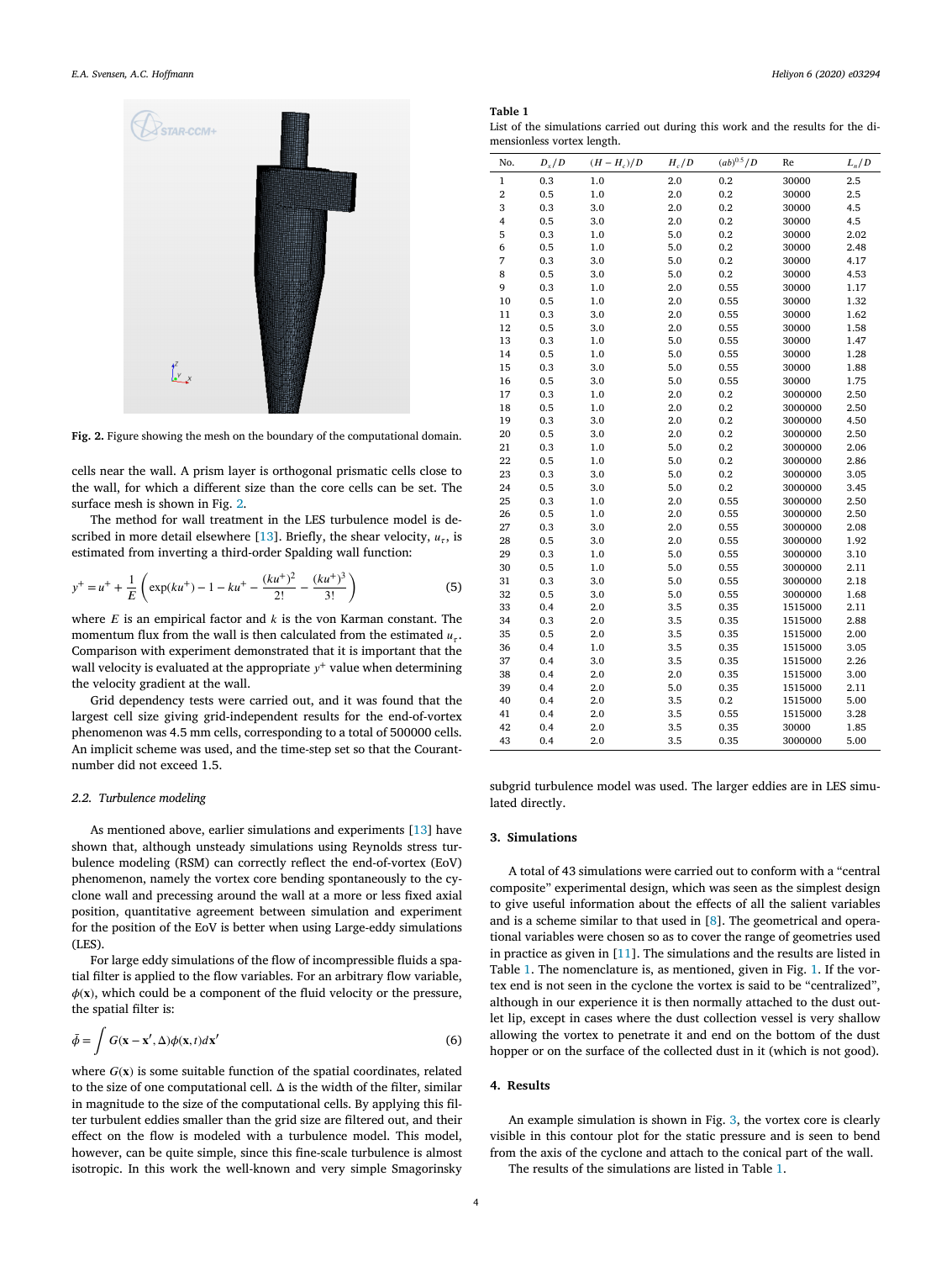<span id="page-4-0"></span>

**Fig. 3.** Example simulation snapshot, the low-pressure vortex core is clearly visible and is seen to bend from the cyclone axis and attach to the conical part of the wall. The length of the vortex, from the lip of the vortex finder to the point of attachment is indicated. The simulation is for an inlet velocity,  $v_{in}$ , of 20 m/s.

During the simulations the following observations were made:

- In the simulations with low Re the vortex took some time to form inside the cyclone body.
- For the simulations with high Re the vortex formed almost immediately both when the vortex core was centralized and when it attached to the wall to form the EoV.
- All the shorter cyclones experienced a centralized vortex, in the most of the longer cyclones the EoV phenomenon was seen.
- A longer conical section seemed to destabilize the vortex and gave rise to a shorter natural vortex length.

#### **5. Discussion and formulation of models**

In this section a series of model equations will be fitted to the numerical results for the vortex length, attempts will be made to find relatively simple model equations that nevertheless are useful in practice. The method will be to fit the models to the simulation results using the robust zeroth-order multidimensional search technique devised by Rosenbrock [\[30](#page-8-0)], for this the natural logarithm was taken of the Reynolds number to avoid round-off-errors arising from order-of-magnitude discrepancies in the independent variables. An analysis-of-variance table generated for the second order model by the software SPSS will also be used.

## *5.1. First-order model*

The first model to be fitted will be a first-order model, the model is constructed as a series of additive first-order terms where all the adjustable parameters have been fitted to best match the simulation results for the length of the vortex,  $L_n$ :



**Fig. 4.** Parity plot for the fitted first order model, Equation (8).

$$
\frac{L_n}{D} = p_1 + \sum_{i=1}^{5} p_{i+1} \times x_i
$$
\n(7)

where the  $p_i$  are the adjustable parameters and the  $x_i$  are the independent geometrical and operational variables listed in Table [1](#page-3-0).

The fitted first-order model is:

$$
\frac{L_n}{D} = 2.56 - 0.212 \left(\frac{D_x}{D}\right) - 0.360 \left(\frac{H - H_c}{D}\right) -
$$
  
0.0688  $\left(\frac{H_c}{D}\right) - 4.03 \left(\frac{(ab)^{0.5}}{D}\right) + 0.0938 \left(\ln \text{Re}\right)$  (8)

The Pearson's r is 0.701, the residual sum of squares is 24.46 and a parity plot is shown in Fig. 4. The fit is seen to be reasonable without having a very high predictive power for use in practice.

The qualitative effects, however, on the natural vortex length of the variables can be gleaned from this relationship, an increase in  $D<sub>r</sub>$  appears to weakly decrease the length of the vortex, while an increase in the cylindrical-section height,  $(H - H_c)$  does the same. An increase in the dimensionless inlet area has a stronger effect in decreasing the natural vortex length, while an increase in Re increases the natural length. The effects of  $D_x$  and ab are qualitatively consistent with the relation of Zhongli et al. and Bryant et al., but not with that of Alexander although it does agree with the text of Alexanders' paper as quoted in the Introduction, while that of Re is consistent with literature in general.

It can be concluded from this that the variables chosen in this study do influence the length of the vortex, and the first-order model does reflect their effects, but that this model is not sufficient to reduce the residual variance in the results to a low value. Also the famous model of Alexander does not seem to apply to cylinder-on-cone cyclones (see also below).

#### *5.2. Second-order model*

The first-order model does not reduce the residual variance so much that it gives a sufficiently good description of the length of the vortex, and this can be the motivation to explore a second-order model where also the non-linear effects of the variables and their interactions are taken into account. The draw-back of constructing such a model is that it is very complex and involves a large number of adjustable parameters.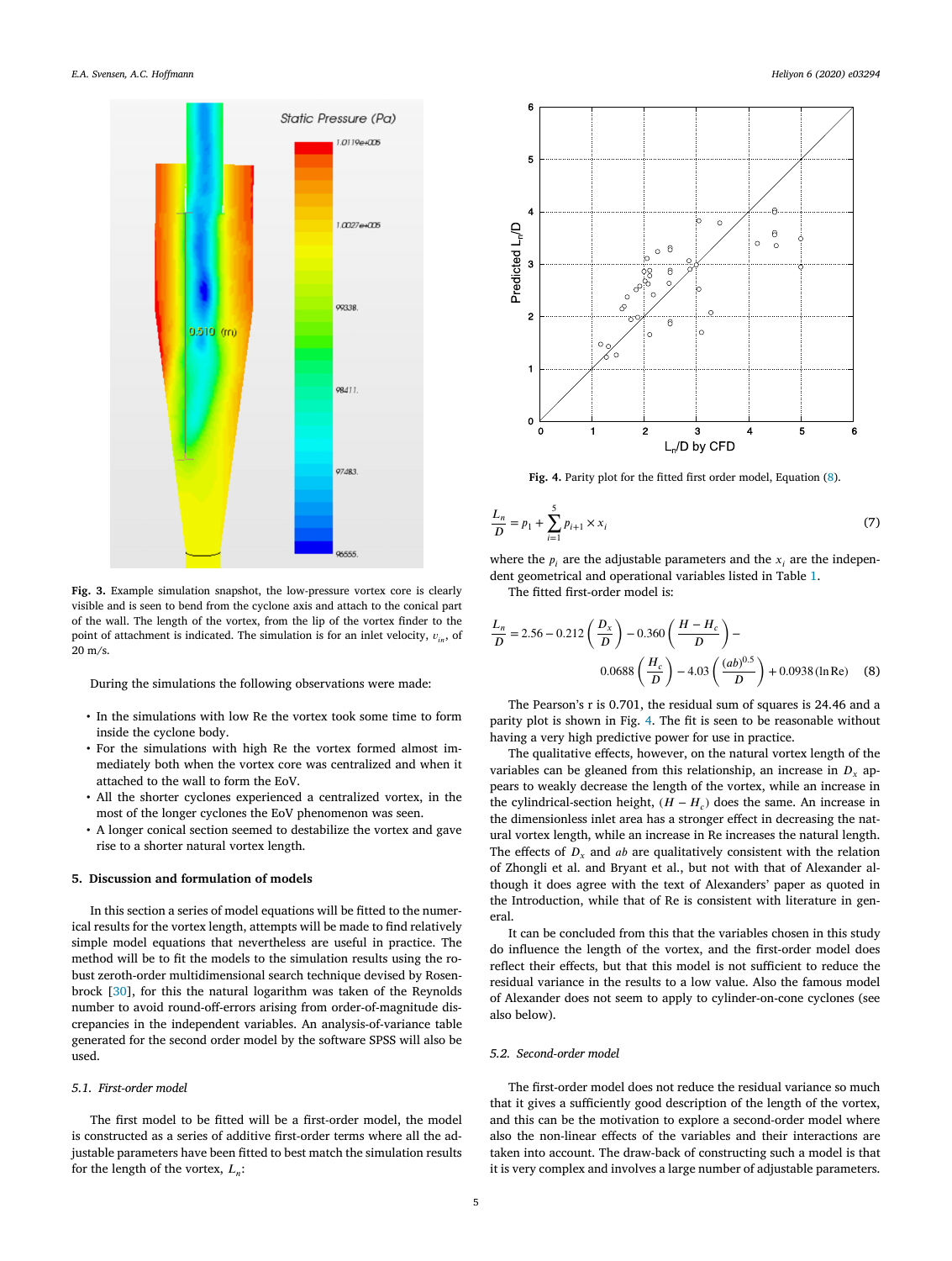<span id="page-5-0"></span>The form of this model, which is similar to the one investigated by Qian et al. [[8](#page-8-0)] is:

$$
\frac{L_n}{D} = p_1 + \sum_{i=1}^{5} \sum_{j=i}^{5} p_{ij} \times x_i x_j
$$
\n(9)

This, in principle, involves 21 adjustable parameters, a very large number. For the multidimensional search the choice is made here to reduce this a little by deciding in advance, based on preliminary fit results, that the two-factor interactions:  $(D_y/D)(H - H_z)/D$  and  $(D_y/D)(H_z/D)$  are not important, reducing the number of parameters to 19.

Two methods were used to fit this second-order model to the simulation results: a multi-dimensional search as for the other models and using the commercial software SPSS. The multidimensional search required in excess of 2 million iterations, but is coded in a compiled language, namely FORTRAN, which executes faster than any other language except  $C/C++$ , which executes at about the same speed. The result of the search was:

$$
\frac{L_n}{D} = 12.6 + 54.5 \left(\frac{D_x}{D}\right) + 4.71 \left(\frac{H - H_c}{D}\right) + 1.97 \left(\frac{H_c}{D}\right) - 3.71 \ln(\text{Re}) - 61.8 \left(\frac{D_x}{D}\right)^2 - 6.70 \left(\frac{D_x}{D}\right) \left(\frac{\sqrt{ab}}{D}\right) - 0.216 \left(\frac{D_x}{D}\right) \ln(\text{Re}) - 0.483 \left(\frac{H - H_c}{D}\right)^2 - 0.050 \left(\frac{H - H_c}{D}\right) \left(\frac{H_c}{D}\right) - 2.56 \left(\frac{H - H_c}{D}\right) \left(\frac{\sqrt{ab}}{D}\right) - 0.1017 \left(\frac{H - H_c}{D}\right) \ln(\text{Re}) - 0.258 \left(\frac{H_c}{D}\right)^2 - 0.502 \left(\frac{H_c}{D}\right) \left(\frac{\sqrt{ab}}{D}\right) - 0.0251 \left(\frac{H_c}{D}\right) \ln(\text{Re}) + 36.1 \left(\frac{\sqrt{ab}}{D}\right)^2 - 0.542 \left(\frac{\sqrt{ab}}{D}\right) \ln(\text{Re}) + 0.158(\ln(\text{Re}))^2
$$
\n(10)

The Pearson's r is 0.911, the residual sum of squares is 8.105 and a parity plot is shown in Fig. 5. The fit is seen to be good.

The second method of fitting Equation (9) to the simulation results was using the commercial software SPSS. The results of this is shown in Table 2, the residual sum of squares is 8.110.



**Fig. 5.** Parity plot for the fitted second order model, Equation (10).

Comparing Equation (10) and the unstandardized coefficients in Table 2 it is clear that the coefficients are similar between the two, the multidimensional search has achieved a slightly lower residual sum of squares than SPSS in spite of two interactions having been disregarded. A direct comparison with the fit of a similar model by Qian et al. [[8](#page-8-0)] is not possible, since the variables chosen in this study are different from theirs. The results in Table 2 make it possible to concentrate on the most significant effects on the vortex length, this will be explored later in this paper.

#### *5.3. Equation of Alexander, Bryant et al., and Zhongli et al.*

These three models have the same functional form and depend on the same dimensionless independent variables [\[1,](#page-7-0) [2,](#page-7-0) [3\]](#page-7-0):

$$
\frac{L_n}{D} = p_1 \left(\frac{D_x}{D}\right)^{p_2} \left(\frac{D^2}{ab}\right)^{p_3} \tag{11}
$$

**Table 2**



| Variable                       | Unstandardized<br>Coefficients | Std. error | Standardized<br>Coefficients | $\boldsymbol{t}$ | Significance<br>Level, p-value |
|--------------------------------|--------------------------------|------------|------------------------------|------------------|--------------------------------|
| Constant                       | 12.05                          | 20.37      |                              | .584             | .565                           |
| $(D_x/D)$                      | 59.55                          | 31.82      | 4.998                        | 1.872            | .075                           |
| $(D_x/D)^2$                    | $-68.06$                       | 38.75      | $-4.577$                     | $-1.756$         | .093                           |
| $((H - H_c)/D)$                | 4.693                          | 1.748      | 3.938                        | 2.685            | .014                           |
| $((H-H_c)/D)^2$                | $-468$                         | .387       | $-1.582$                     | $-1.208$         | .240                           |
| $(H_c/D)$                      | 1.905                          | 1.318      | 2.398                        | 1.445            | .162                           |
| $(H_c/D)^2$                    | $-252$                         | .172       | $-2.236$                     | $-1.466$         | .157                           |
| $(\sqrt{ab/D})$                | $-32.373$                      | 10.690     | $-4.765$                     | $-3.028$         | .006                           |
| $(\sqrt{ab/D})^2$              | 36.61                          | 12.93      | 4.091                        | 2.832            | .010                           |
| ln(Re)                         | $-3.747$                       | 3.638      | $-7.59$                      | $-1.030$         | .314                           |
| $ln(Re)^2$                     | .159                           | .144       | 8.090                        | 1.104            | .281                           |
| $(D_x/D)(H-H_c)/D)$            | $-0.095$                       | 1.073      | $-.037$                      | $-.089$          | .930                           |
| $(D_y/D)(H_c/D)$               | .055                           | .716       | .033                         | .077             | .939                           |
| $(D_x/D)(\sqrt{ab/D})$         | $-6.733$                       | 6.130      | $-459$                       | $-1.098$         | .284                           |
| $(D_y/D) \ln(\text{Re})$       | $-.221$                        | .460       | $-.298$                      | $-.479$          | .636                           |
| $((H - H_c)/D) (H_c/D)$        | $-0.049$                       | .072       | $-.201$                      | $-.691$          | .496                           |
| $((H - Hc)/D)(\sqrt{ab/D})$    | $-2.563$                       | .613       | $-1.161$                     | $-4.182$         | .000                           |
| $((H - H_c)/D) \ln(\text{Re})$ | $-102$                         | .046       | $-1.176$                     | $-2.211$         | .038                           |
| $(H_{c}/D)(\sqrt{ab/D})$       | .505                           | .409       | .368                         | 1.236            | .230                           |
| $(H_c/D) \ln(\text{Re})$       | $-0.025$                       | .031       | $-444$                       | $-818$           | .422                           |
| $(\sqrt{ab/D}) \ln(\text{Re})$ | .543                           | .263       | 1.104                        | 2.066            | .051                           |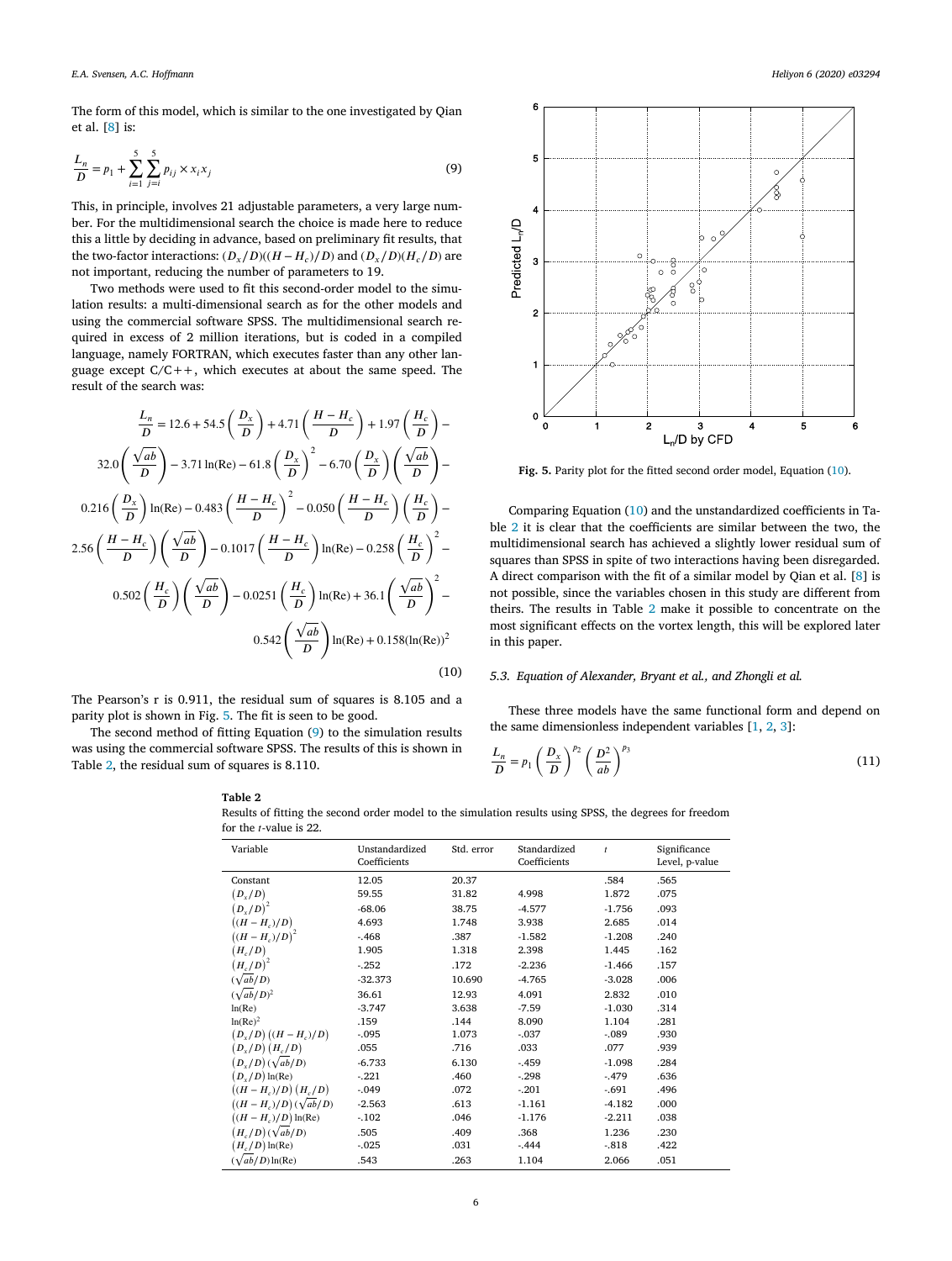<span id="page-6-0"></span>

Fig. 6. Parity plot for the fitted equation of the form of Alexander/Zhongli et al./Bryant et al., Equation (12).

Whether a model of this form can predict the length of the vortex in cylinder-on-cone cyclones can be explored by fitting the parameters to the simulation results. The result of doing this is:

$$
\frac{L_n}{D} = 1.53 \left(\frac{D_x}{D}\right)^{0.0338} \left(\frac{D^2}{ab}\right)^{0.260} \tag{12}
$$

The Pearson's r for this fit is 0.5942, the residual sum of squares is 31.16 and the parity plot is shown in Fig. 6. The parity plot has the clear characteristics of a fit wherein the effects of some of the important governing variables have not been taken into account, and it can be concluded that this functional form is not sufficient to predict the length of the vortex in cylinder-on-cone cyclones. The effects of the physical variables on the RHS agree qualitatively with the relation of Alexander. As mentioned, however, this relation has limited value for the prediction of the natural vortex length in cylinder-on-cone cyclones in practice.

The question could be posed if it is possible to modify this standard expression to take into account the effect of other variables. To explore this further a model equation wherein the effects of other variables are accounted for in an additive product-of-powers term, implicitly assuming that their effects can be superposed on the effects of the two parameters featuring in the standard expression, was formulated and fitted to the simulation results. This equation is of the form:

$$
\frac{L_n}{D} = p_1 \left(\frac{D_x}{D}\right)^{p_2} \left(\frac{D^2}{ab}\right)^{p_3} + p_4 \Pi_{i=3}^5 x_i^{p_{i+2}}
$$
\n(13)

featuring an additive product-of-powers term to take into account the effects of the other variables considered in this study. The result of fitting Equation (13) to the simulation results is:

$$
\frac{L_n}{D} = 0.195 \left(\frac{D_x}{D}\right)^{0.182} \left(\frac{D^2}{ab}\right)^{0.737} + 0.743 \left(\frac{H - H_c}{D}\right)^{0.380} \times \left(\frac{H_c}{D}\right)^{-0.122} \left(\frac{(ln(Re))^{0.0548}}{\left(\frac{1}{D}\right)^{-0.122}}\right)
$$
(14)

resulting in a fit with a Pearsons r of 0.697, a residual sum of squares of 24.8 and the parity plot shown in Fig. 7.

This is clearly an improvement compared with the original form of the equation of Alexander, Zhongli et al. and Bryant et al., as would be expected.



**Fig. 7.** Parity plot for the fitted equation of the form of Equation (13), an equation to improve Alexanders equation to take into account additional parameters in cylinder-on-cone cyclones.

### *5.4. Other functional forms*

The simulation results allow us to try out different functional forms in a quest to find a relatively simple predictive relation for the natural vortex length in cylinder-on-cone cyclones.

### *5.4.1. Product-of-powers*

A simple product-of-powers expression is often used in multidimensional regression. The functional form is:

$$
\frac{L_n}{D} = p_1 \Pi_{i=1}^5 x_i^{p_{i+1}}
$$
\n(15)

with a total of 6 adjustable parameters. This form should offer quite a lot of flexibility at the same time as not involving too many adjustable parameters, in fact only six for the present case. The result of fitting this relation to the simulation results was:

$$
\frac{L_n}{D} = 1.28 \left(\frac{D_x}{D}\right)^{0.0256} \left(\frac{H - H_c}{D}\right)^{0.309} \left(\frac{H_c}{D}\right)^{-0.0948} \left(\frac{\sqrt{ab}}{D}\right)^{-0.565} \ln(Re)^{0.0225}
$$
\n(16)

Pearson's r for this fit is 0.7371, the residual sum of squares is: 22.03, and the parity plot is shown in Fig. [8](#page-7-0) A). This fit is better than the other expressions discussed hitherto in this paper, except for the second-order models.

#### *5.4.2. Identifying the most important variables and interactions*

Studying the results of the statistical analysis in Table [2](#page-5-0) and identifying the most important variables influencing the length of the vortex the following variables and interactions were identified, based on the significance levels of their effects:  $(D_x/D)$ ,  $(H - H_c)/D$ ,  $\sqrt{ab}/D$ ,  $(D_x/D)^2$ ,  $((H - H_c)/D)^2$ ,  $(\sqrt{ab}/D)^2$  and  $((H - H_c)/D)(\sqrt{ab}/D)$ . A model equation involving only these effects and interactions was fitted to the simulation results. The result was:

$$
\frac{L_n}{D} = -11.5 + 82.3 \left(\frac{D_x}{D}\right) + 1.31 \left(\frac{H - H_c}{D}\right) - 16.3 \left(\frac{\sqrt{ab}}{D}\right) - 99.9 \left(\frac{D_x}{D}\right)^2 + 26.7 \left(\frac{\sqrt{ab}}{D}\right)^2 - 6.71 \left(\frac{D_x}{D}\right) \left(\frac{\sqrt{ab}}{D}\right) - 2.56 \left(\frac{H - H_c}{D}\right) \left(\frac{\sqrt{ab}}{D}\right)
$$
\n(17)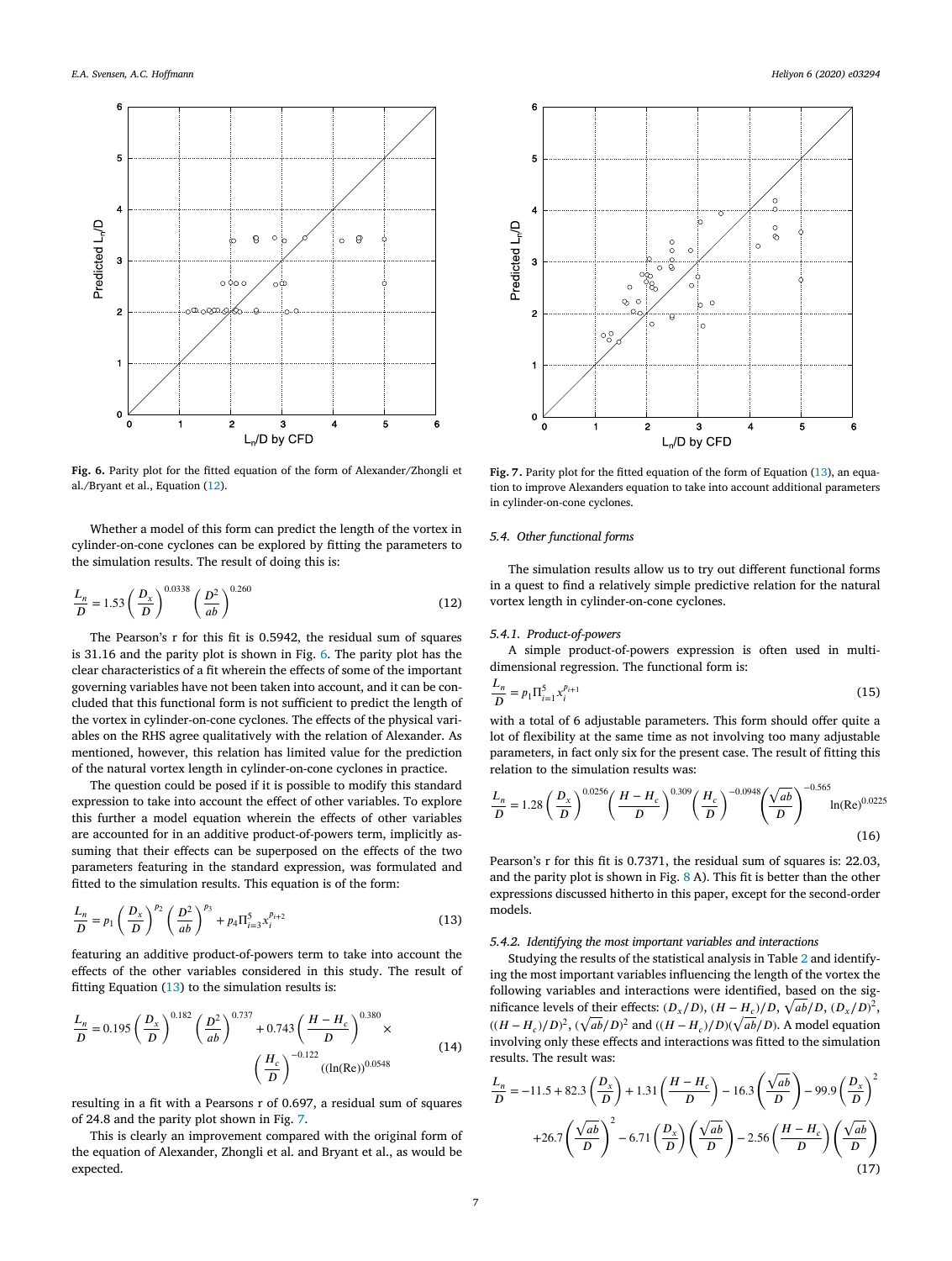<span id="page-7-0"></span>

**Fig. 8.** Parity plots for the fitted equations of the forms A): product-of-powers and B): selected parameters and interactions.

The Pearson's r for this fit was 0.814 and the residual sum of squares was 16.3. The parity plot is shown in Fig. 8 B). Although not appearing that good in the figure, this is the closest fit to the simulation results except for that of the second-order models.

# **6. Further discussion**

It is a well-established procedure to "spot the result that is not in the family of results" and eliminate this result before the regression analysis is carried out, based on the argument that this eliminates an odd result that might well be wrong for a variety of reasons and therefore should not influence the regression parameters. In the present case this would be the result of the very last simulation in Table [1,](#page-3-0) which was also chronologically the last simulation to be carried out. If this result was disregarded, the Pearson's r values would be significantly higher, and the residual sum of squares considerably lower than the values quoted in this paper, for example, for the second-order model in Equation ([10\)](#page-5-0) Pearson's r would be 0.959 and the residual sum of squares would be 3.46. The choice has been made not to do this in this paper, but it may be kept in mind that the fits would be better if this was done.

#### **7. Conclusions**

This work has clearly demonstrated that the classical form of models to predict the length of the vortex in cyclones, namely Equation [\(11\)](#page-5-0), is insufficient for cylinder-on-cone cyclones, the type of cyclone almost universally used these days, and that other variables, both geometrical and operational, need to be taken into account for this type of cyclone.

The second-order model, Equation [\(10](#page-5-0)) gave a very good fit and should predict the dimensionless vortex length in cylinder-on-cone cyclones quite well, but it is unwieldy, involving 19 adjustable parameters. None of the simpler functional forms tested in this work gave as good a fit to the simulation results. The best of the simplified models tested has been shown, by the Pearson's r-values given, to be Equation ([17\)](#page-6-0), involving only the variables that were found to be the most significant in determining the length of the vortex. This equation, although not as good as the second-order-model in Equation [\(10](#page-5-0)), may be used in practice as a guide for the design of cylinder-on-cone cyclones.

#### **Declarations**

#### *Author contribution statement*

A. Hoffmann: Conceived and designed the experiments; Analyzed and interpreted the data; Wrote the paper.

E.A. Svensen: Performed the experiments; Analyzed and interpreted the data; Wrote the paper.

#### *Funding statement*

This research did not receive any specific grant from funding agencies in the public, commercial, or not-for-profit sectors.

#### *Competing interest statement*

The authors declare no conflict of interest.

#### *Additional information*

No additional information is available for this paper.

#### **Acknowledgements**

The authors wish to extend their gratitude to Dr Gleb Pisarev and Torill Rødland for help with experimental work in support of the simulations.

#### **References**

- [1] R. Mck Alexander, [Fundamentals](http://refhub.elsevier.com/S2405-8440(20)30139-0/bibB7A71D8799CF6DD75B711A7F52DE6675s1) of cyclone design and operation, in: Proceedings Aus. [I.M.M.,](http://refhub.elsevier.com/S2405-8440(20)30139-0/bibB7A71D8799CF6DD75B711A7F52DE6675s1) 1949.
- [2] H.S. Bryant, R.W. [Silverman,](http://refhub.elsevier.com/S2405-8440(20)30139-0/bib2164405D5292F090419D2DD5790095BEs1) F.A. Zenz, How dust in gas affects cyclone pressure drop, [Hydrocarbon](http://refhub.elsevier.com/S2405-8440(20)30139-0/bib2164405D5292F090419D2DD5790095BEs1) Process 62 (1983) 87–90.
- [3] J. Zhongli, W. Xiaolin, S. Mingxian, [Experimental](http://refhub.elsevier.com/S2405-8440(20)30139-0/bib0AC57BC907A4F4E1BEBB886B2701C6EFs1) research on the natural turning length in the cyclone, in: [Proceedings](http://refhub.elsevier.com/S2405-8440(20)30139-0/bib0AC57BC907A4F4E1BEBB886B2701C6EFs1) of Filtech Europa 91, vol. 2, 1991, [pp. 583–589.](http://refhub.elsevier.com/S2405-8440(20)30139-0/bib0AC57BC907A4F4E1BEBB886B2701C6EFs1)
- [4] Z.L. Ji, Z. Xiong, X. Wu, H. Chen, H. Wu, Experimental [investigations](http://refhub.elsevier.com/S2405-8440(20)30139-0/bib4B9AAE18BFA8BF34B16CB8E7BAE291D9s1) on a cyclone separator preformance at an extremely low particle [consentration,](http://refhub.elsevier.com/S2405-8440(20)30139-0/bib4B9AAE18BFA8BF34B16CB8E7BAE291D9s1) Powder Technol. 191 (2009) [254–259.](http://refhub.elsevier.com/S2405-8440(20)30139-0/bib4B9AAE18BFA8BF34B16CB8E7BAE291D9s1)
- [5] A.C. [Hoffmann,](http://refhub.elsevier.com/S2405-8440(20)30139-0/bib7EE17CD390965FA744A3B6EFE95804A0s1) R. Dejonge, H. Arends, C. Hanrats, Evidence of the natural vortex length and its effect on the [separation](http://refhub.elsevier.com/S2405-8440(20)30139-0/bib7EE17CD390965FA744A3B6EFE95804A0s1) efficiency of gas cyclones, Filtr. Sep. 32 (1995) [799–804.](http://refhub.elsevier.com/S2405-8440(20)30139-0/bib7EE17CD390965FA744A3B6EFE95804A0s1)
- [6] W. Peng, A.C. Hoffmann, H.W.A. Dries, M.A. Regelink, L.E. Stein, [Experimental](http://refhub.elsevier.com/S2405-8440(20)30139-0/bibC61B982033147F6A41DDC7603420A815s1) study of the vortex end in centrifugal [separators:](http://refhub.elsevier.com/S2405-8440(20)30139-0/bibC61B982033147F6A41DDC7603420A815s1) the nature of the vortex end, Chem. Eng. Sci. 60 (2005) [6919–6928.](http://refhub.elsevier.com/S2405-8440(20)30139-0/bibC61B982033147F6A41DDC7603420A815s1)
- [7] W. Peng, A.C. Hoffmann, H. Dries, Separation of swir tube [separators,](http://refhub.elsevier.com/S2405-8440(20)30139-0/bibF5A3A685F43118E7BAC06A9E91EE1F83s1) AIChE J. 53 (2007) [589–597.](http://refhub.elsevier.com/S2405-8440(20)30139-0/bibF5A3A685F43118E7BAC06A9E91EE1F83s1)